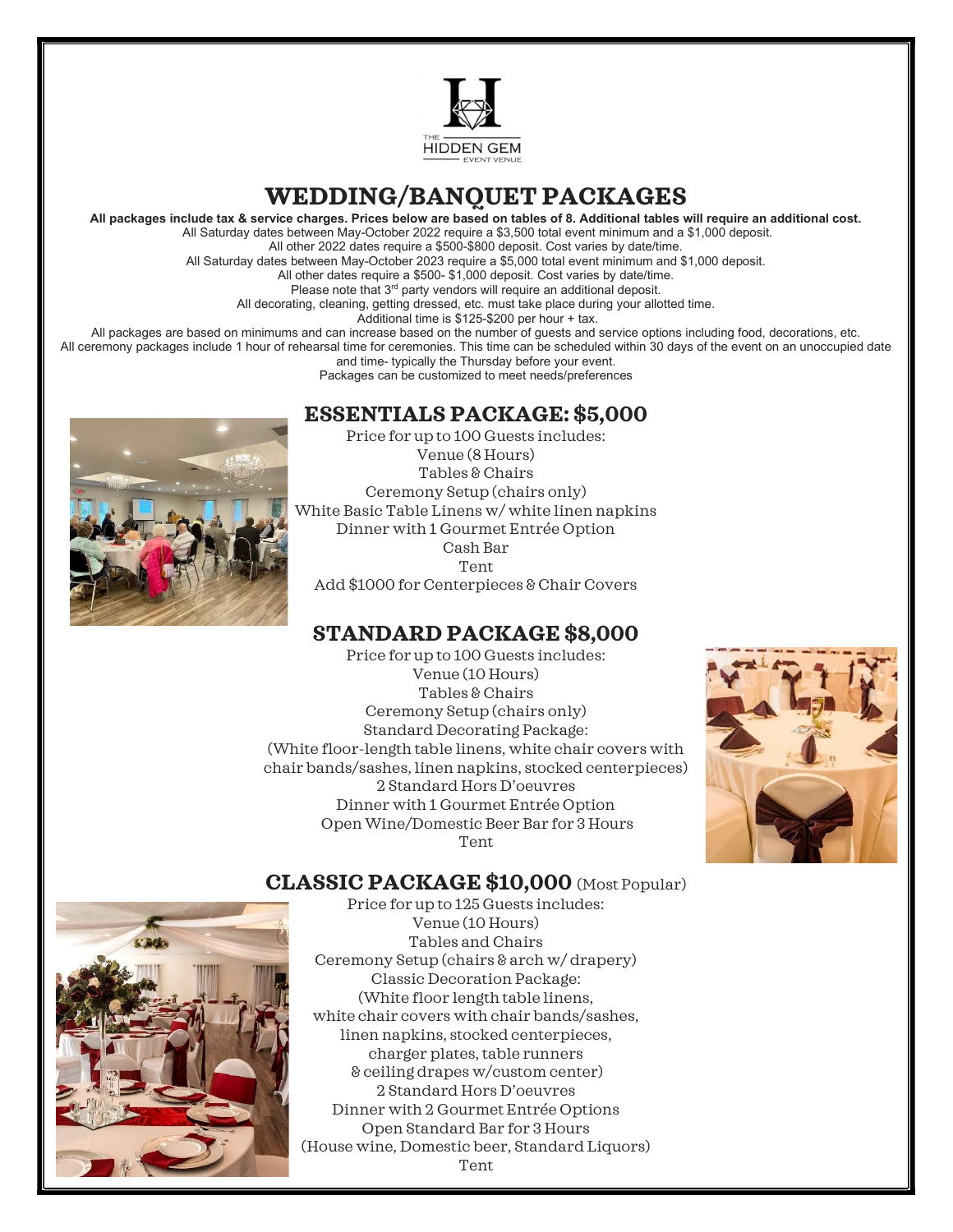

#### DELUXE PACKAGE \$15,000

Price for up to 150 Guests includes: Venue (10 Hours) Tables & Chairs Ceremony Setup (including aisle décor and arch drapery) Deluxe Decoration Package: (Floor length table linens {white, ivory, or black}, chair covers with chair bands or sashes, linen napkins, standard centerpieces, charger plates, table runners, ceiling drapes w/ custom center up lighting & standard backdrop) 2 Standard Hors d'oeuvres Dinner with 2 Premium Entrée Options Open Call Bar for 3 hours Tent



#### ULTIMATE PACKAGE \$20,000



Price for up to 150 Guests includes: Venue (10 Hours) Tables & Chairs Ceremony Setup (including custom aisle and arch décor) Ultimate Decoration Package: (Floor length table linens {white, ivory, or black}, chair covers with chair bands or sashes Specialty linens for head table, gift table and cake table, standard centerpieces, ceiling drapes w/ custom center, full table settings including charger plates, table runners, goblets and/or flutes, and linen napkins,

> up lighting, custom backdrop) 2 Standard Hors d'oeuvres Dinner with 2 Premium Entrée Options Open Premium Bar for 3 hours DJ (Wedding/Reception – Separate deposit) Photography Package (separate deposit) Cupcake Display w/ Cut Cake Tent



## OPTIONAL UPGRADES FOR PACKAGES

Add hours to or upgrade the open bar option (cost varies by bar type) Add hours to your room time (\$125-\$200 per hour) Wood Chiavari Chairs can be used in place of chairs with covers– Add \$200 delivery fee Gold or Silver Chiavari Chairs- Price based on 3rd Party Vendor Fees Tent Décor- Beginning at \$300 for Drapery and Wisteria Tent Sides- Add \$500 4 Tent Heaters- \$200 Dessert Bar/Table- \$4 per person DJ – Ceremony and Reception \$900 (Just Reception \$750) Videographer – Price based on 3rd Party Vendor Fees Cut Cake with cupcakes or Cake only – Price based on 3rd Party Vendor Fees Plated Meal – Add \$5 per person Family Style Meal – Add \$3 per person Glass Goblets or Champagne Flutes – Add \$1 per person Upgraded disposables (to match décor) – Price varies by Choice